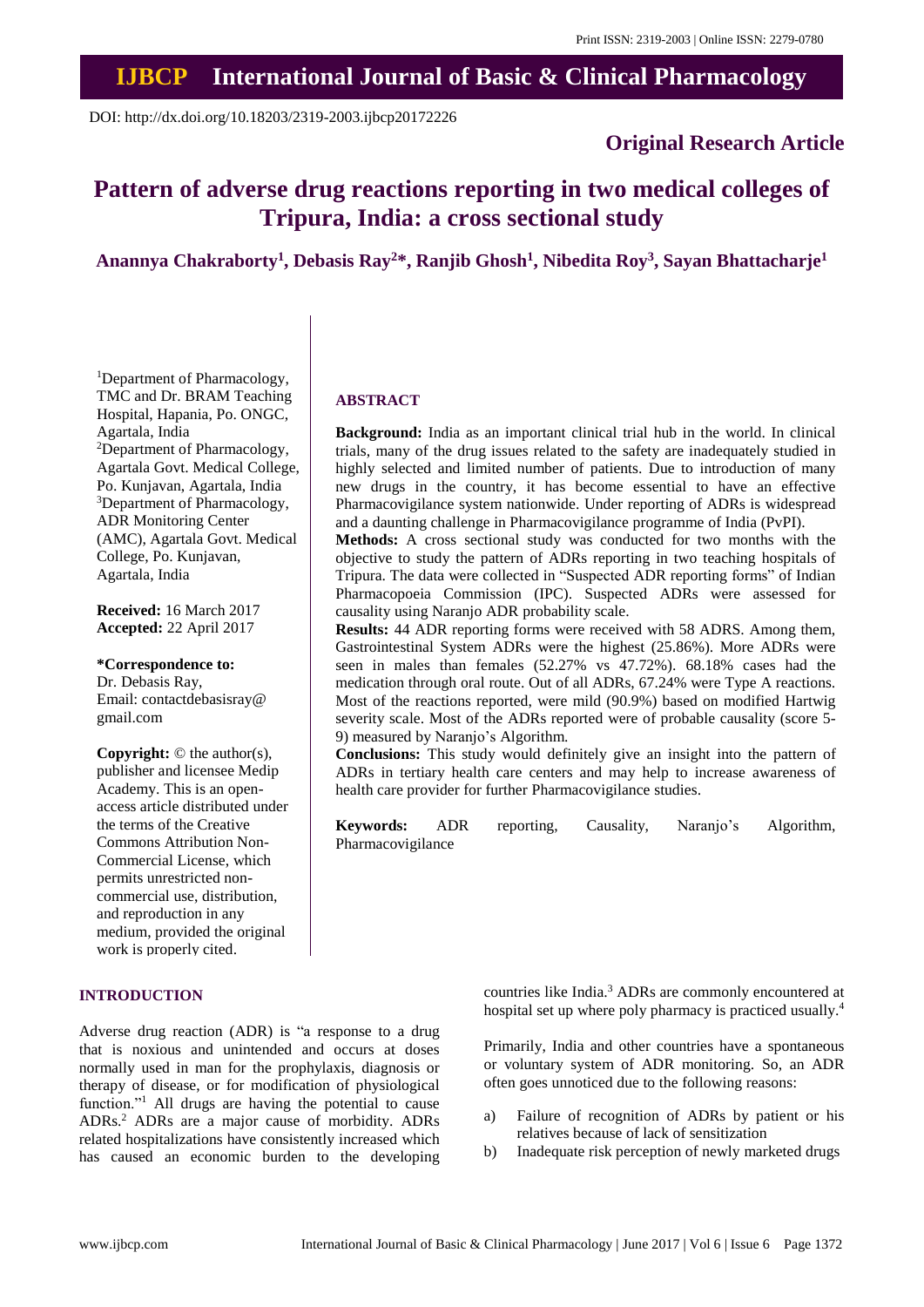c) Insufficient training of health care professionals to recognize ADRs.<sup>5-7</sup>

In clinical trials, many of the drug issues related to the safety are inadequately studied in highly selected and limited number of patients, so that the exact safety profile of the drug in the real-life situations is not known. Children, pregnant women, and elderly are not included in clinical trials for ethical reasons. The safety of the drug in these cases remains unknown until its release. Another important drawback of clinical trials is that they can only report adverse reactions that appear within the finite duration of trial. Delayed reactions would be missed.<sup>8</sup>

India is the fourth largest pharmaceutical producer in the world and is recognized as an important clinical trial hub in the world. Due to introduction of many new drugs in the country, it has become essential to have an effective Pharmacovigilance system nationwide in order to protect interest of public health. The main function of this programme involves data collection and analysis of ADRs. 7

Under reporting of ADRs is widespread and a daunting challenge in Pharmacovigilance programme of India (PvPI). Unawareness of Pharmacovigilance programme, lack of knowledge, ignorance, lethargy, indifference, insecurity, complacency, overwork and lack of training are some of the important causes of underreporting of ADRs among the health care professionals of India.<sup>9</sup>

Two medical colleges have been established in Tripura in resent past and these two medical colleges get the bulk of the patients from Tripura. So, a rough idea about the pattern of ADR reporting can be anticipated and based on such type of study further intervention can be planned to improve the ADR reporting by the Health care providers of Tripura. Moreover, no recent study was conducted to evaluate the pattern of ADR reporting practice in Tripura.

Hence, considering the above facts present study was undertaken with the objective to identify the pattern of ADRs reporting practice at two Medical Colleges of Tripura.

### **METHODS**

Design of the study was cross sectional.

#### *Study setting*

In patients Departments (IPDs) at TMC and AGMC.

Duration of study was two months (May 2016 to June 2016).

#### *Participants*

All the spontaneous ADR reports reported during the study period of May 2016 to June 2016 were included.

#### *Data sources*

All the ADRs reported from the admitted patients in Tripura Medical College (TMC) and Agartala Govt. Medical College (AGMC) during the study period were included in the study. The patients were either admitted with ADRs due to drugs used outside the hospital or developed ADRs during the course of treatment in the hospital.

"Suspected ADR Reporting Form Version -1.2 of Indian Pharmacopoeia Commission (IPC) was used to fill up the ADRs by health care professionals of in patients Departments (IPD) at TMC and AGMC.

#### *Variables*

For each patient the "Suspected ADR Reporting Form" was completed with regard to: Age of the patient, Gender of the patient, Number of drug(s) prescribed, Duration of treatment (days), Causality of the ADR(s), Severity of the identified ADR(s), Route of administration of suspected medications, Frequency of administration of suspected drug Type of ADR(s).

Suspected ADRs were assessed for causality using Naranjo ADR probability scale.<sup>10</sup> The degree of association of an ADR with a drug was done with the help of Naranjo's algorithm which involves assigning score to set of questions. The total score for a particular ADR was calculated and the association was termed into one of these categories - certain (score >9), probable (score 5-8), possible (score 1- 4) or unlikely (score 0).

Severity was identified using modified Hartwig's criteria which involve seven severity levels.<sup>11</sup> Severity of the identified ADRs was assessed at different levels, ranging between 1 and 7. Levels 1 and 2 indicated mild, 3 and 4 considered as moderate and level 5 and above as severe ADRs. Types of ADRs were identified using Rawlins and Thompson classification.<sup>12</sup>

#### *Sample size*

All the 44 voluntary ADR reports, reported during the study period were included and analyzed.

#### *Statistical analysis*

The data were compiled on a Microsoft excel sheet and was subjected to descriptive statistical analysis.

Profile of patients like age, gender, number of drugs prescribed, duration of treatment, the responsible drug(s) for ADRs with causality assessment, severity of the identified ADRs, route of administration of suspected medications, frequency of administration of suspected drug and type of ADRs were represented as percentage.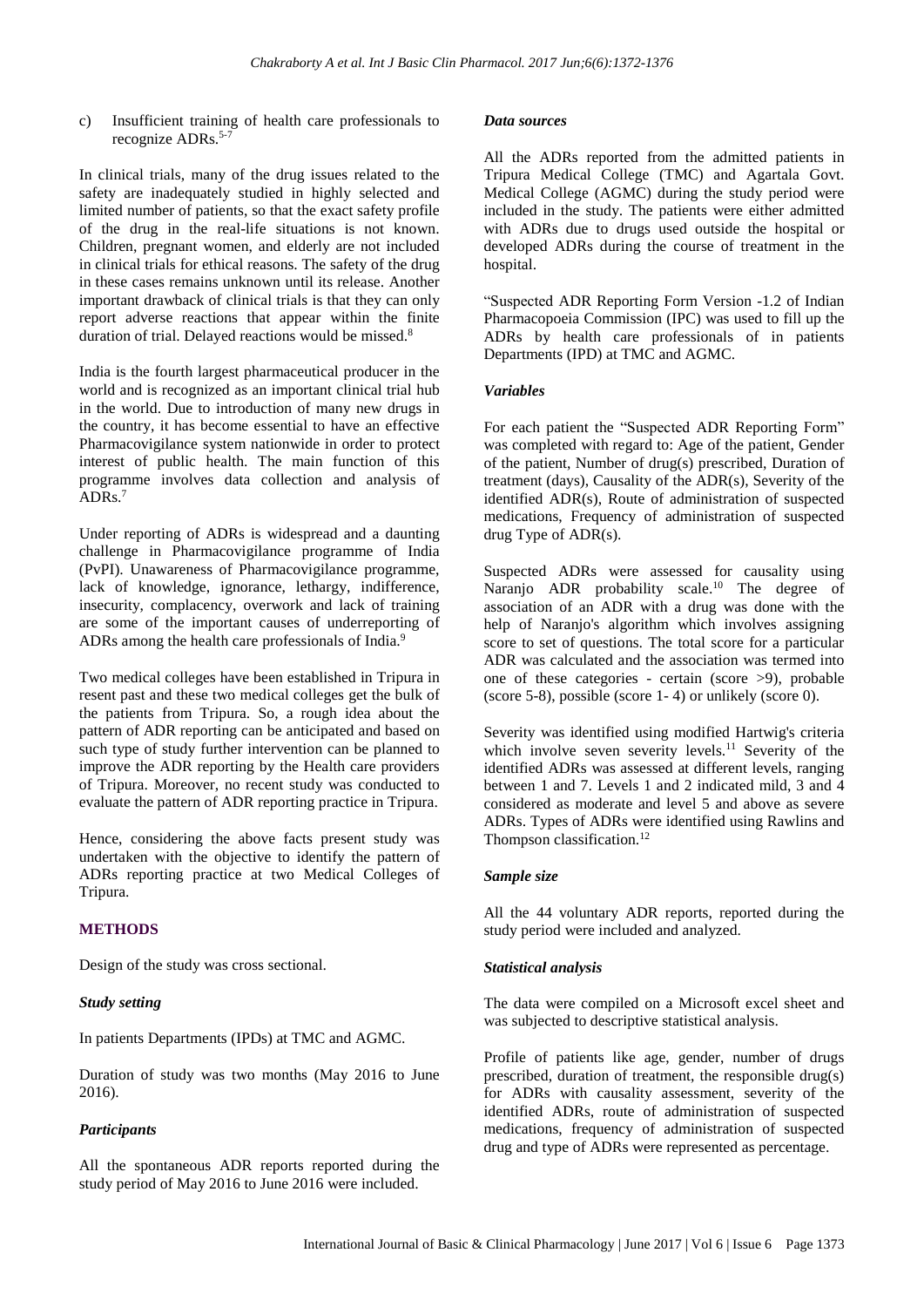#### **RESULTS**

In 52 working days, over a period of 2 months, total 58 (fiftyeight) ADRs were reported from 44 (forty four) patients.

Types of ADRs with their numbers and suspected drug/drugs are shown in Table-I. Out of 58 ADRs, the most commonly identified ADRs were related to gastrointestinal system disorders (25.86%) followed by skin and appendages disorders (20.68%). The ADRs related to General Body Disorders were 18.96% and central and peripheral nervous system disorders were 15.51%. ADRs related to other systems (musculo-skeletal system disorders, respiratory system disorders and endocrine system disorders) were 18.99%.

|  |  | Table 1: Types of ADRs with their numbers (N=58) and suspected drug/drugs. |
|--|--|----------------------------------------------------------------------------|
|  |  |                                                                            |

| <b>ADRs</b>                                                      | <b>Number</b>   | Drug/drugs involved                                                      |  |  |  |  |  |
|------------------------------------------------------------------|-----------------|--------------------------------------------------------------------------|--|--|--|--|--|
| Skin and appendages disorder [N=12(20.68%)]                      |                 |                                                                          |  |  |  |  |  |
| Mucosal irritation                                               | 01              | Piperacillin+Tazobactum                                                  |  |  |  |  |  |
| Generalised itching                                              | 05              | Clindamycin, Cefotaxime, Ceftriaxone, Paracetamol, Ceftriaxone+Sulbactam |  |  |  |  |  |
| Itching on palm and lips                                         | 01              | Ofloxacin+Ornidazole                                                     |  |  |  |  |  |
| Rash                                                             | 03              | Ofloxacin+Ornidazole, Ceftriaxone+Sulbactam, Antirabies vaccine          |  |  |  |  |  |
| Steven Johnson Syndrome                                          | 01              | Sulfasalazine                                                            |  |  |  |  |  |
| <b>Fixed Drug Eruption</b>                                       | 01              | Ofloxacin+Ornidazole                                                     |  |  |  |  |  |
| Gastrointestinal system disorders [N=15(25.86%)]                 |                 |                                                                          |  |  |  |  |  |
| Nausea                                                           | 01              | Ceftriaxone Sodium+Sulbactam                                             |  |  |  |  |  |
| Vomiting                                                         | 02              | Cefuroxime axetil+Linezolid, Tramadol+Paracetmol                         |  |  |  |  |  |
| Oral Ulcer                                                       | 01              | Ofloxacin+Ornidazole                                                     |  |  |  |  |  |
| Abdominal Pain                                                   | 01              | Aceclofenac+Paracetamol                                                  |  |  |  |  |  |
| Gastritis                                                        | 07              | Aceclofenac (2), Etodolac, Aceclofenac+Paracetamol (3),                  |  |  |  |  |  |
|                                                                  |                 | INH+Rifampicin+Ethambutol+Pyrazinamide                                   |  |  |  |  |  |
| Loose stool                                                      | 02              | Piperacillin+Tazobactum, Alendronte sodium                               |  |  |  |  |  |
| Jaundice                                                         | 01              | Tenofovir+Lamivudin+Efavirenz                                            |  |  |  |  |  |
| Central and Peripheral Nervous System Disorders [N= 09 (15.51%)] |                 |                                                                          |  |  |  |  |  |
| Akathisia                                                        | 03              | Pregabalin, Aceclofenac, Risperidone                                     |  |  |  |  |  |
| Headache                                                         | 01              | Tramadol+Paracetamol                                                     |  |  |  |  |  |
| Extrapyramidal side effects                                      | 02              | Risperidone, Aripiprazole                                                |  |  |  |  |  |
| Dyskinesia                                                       | 01              | Risperidone                                                              |  |  |  |  |  |
| <b>Dizziness</b>                                                 | 02              | Pregabalin+Methyl cobalamin, Tramadol+Paracetamol                        |  |  |  |  |  |
| Musculoskeletal System Disorders [N= 03 (5.17%)]                 |                 |                                                                          |  |  |  |  |  |
| Pain in joint                                                    | 02              | Cefepime+Tazobactam, Ofloxacin                                           |  |  |  |  |  |
| Back pain                                                        | 01              | Amikacin                                                                 |  |  |  |  |  |
| General Body Disorders [N= 11(18.96%)]                           |                 |                                                                          |  |  |  |  |  |
| Fever                                                            | 01              | Piperacillin+Tazobactam                                                  |  |  |  |  |  |
| Generalised oedema                                               | 05              | Cefepime+Tazobactam, Iohexol,Iopromide, Cefotaxime, Telmisartan,         |  |  |  |  |  |
|                                                                  |                 | Teneli gliptin, Atorvastatin                                             |  |  |  |  |  |
| Pedal oedema                                                     | 03              | Amlodipine, Etoricoxib, Ofloxacin                                        |  |  |  |  |  |
| Generalised weakness                                             | $\overline{02}$ | Cefuroxime axetil + Linezolid, Tramadol+Paracetamol                      |  |  |  |  |  |
| Respiratory System Disorder [N= 07(12.06%)]                      |                 |                                                                          |  |  |  |  |  |
| Sneezing and running nose                                        | 04              | Iohexol, Iopromide, Ciprofloxacin, Ceftriaxone                           |  |  |  |  |  |
| <b>Nasal Congestion</b>                                          | 01              | Risperidone                                                              |  |  |  |  |  |
| <b>Breathing Difficulty</b>                                      | 02              | Ceftriaxone sodium, INH+Rifampicin+Ethambutol+Pyrazinamide               |  |  |  |  |  |
| Endocrine disorders $[N=01(1.72\%)]$                             |                 |                                                                          |  |  |  |  |  |
| Galactorrhoea                                                    | 01              | Rabeprazole                                                              |  |  |  |  |  |

Figures in parenthesis against the name of the drug indicate the frequency of occurrence of each reaction by the concerned drug

Profile of patients suffering from ADRs (N=44) is shown in Table 2. Out of 44 patients, majority of the patients (81%) were between 12-59 years. There was preponderance of ADRs in males as compared to females

(52.27% vs 47.72%). 90.9% patients were on less than 6 medications while 6.81% and 2.27% of the patients were on 6-10 medications and more than 10 medications respectively. Causality assessment was done with the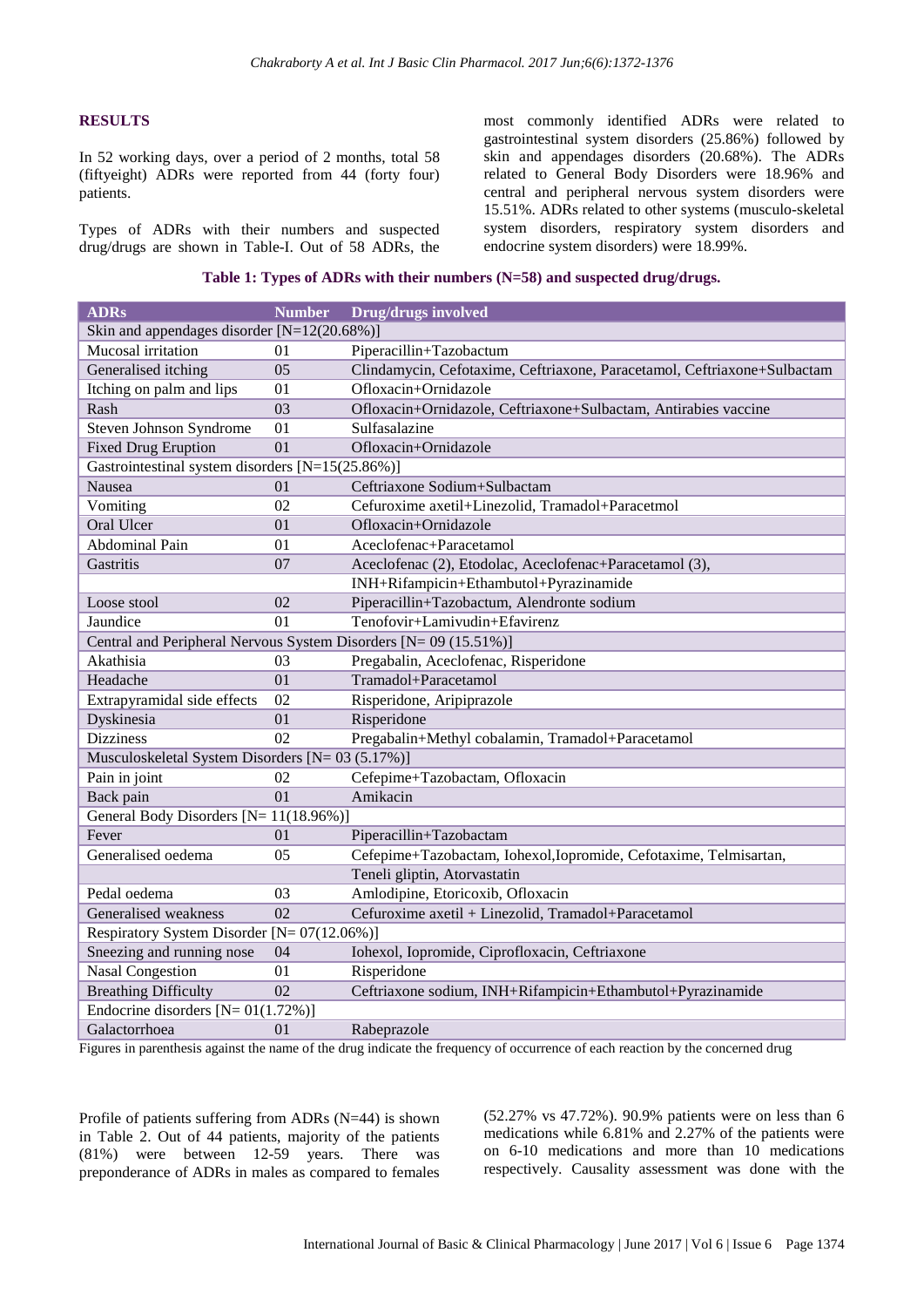help of Naranjo's algorithm. Causality for 36.36%, 56.81%, and 6.81% cases were possible (score 1-4), probable (score 5-8) and certain (score >9) respectively.

#### **Table 2: Profile of patients suffering from ADRs (N=44).**

| <b>Characteristics</b>             |                 |          | N(%)    |  |
|------------------------------------|-----------------|----------|---------|--|
| Age (in years)                     | <12             | 02       | (4.54)  |  |
|                                    | 12-59           | 36       | (81)    |  |
|                                    | 60-90           | 06       | (13.63) |  |
| Gender                             | $\bar{F}$ emale | 21       | (47.72) |  |
|                                    | Male            | 23       | (52.27) |  |
| Number of<br>mediation(s)          | <6              | 40       | (90.9)  |  |
|                                    | $6 - 10$        | 03       | (6.81)  |  |
|                                    | >10             | 01       | (2.27)  |  |
| Duration of treatment<br>(in days) | <10             | 38       | (86.36) |  |
|                                    | >10             | 6(13.63) |         |  |
| Causality                          | Unlikely        | 0(0)     |         |  |
|                                    | Possible        | 16       | (36.36) |  |
|                                    | Probable        | 25       | (56.81) |  |
|                                    | Certain         | 03       | (6.81)  |  |
| Severity of ADRs                   | Mild            | 40       | (90.9)  |  |
|                                    | Moderate        | 0(0)     |         |  |
|                                    | Severe          | 04       | (9.09)  |  |
| Route of<br>administration         | Oral            | 30       | (68.18) |  |
|                                    | I.V.            | 12       | (27.27) |  |
|                                    | I.M.            | 01       | (2.27)  |  |
|                                    | S.C.            | 01       | (2.27)  |  |
| Frequency of<br>administration     | Once daily      | 15       | (34.09) |  |
|                                    | Twice daily     | 16       | (36.36) |  |
|                                    | Thrice daily    | 06       | (13.63) |  |
|                                    | Once only       | 06       | (13.63) |  |
|                                    | Once weekly     | 01       | (2.27)  |  |
| Type of ADRs                       | Type-A          | 39       | (67.24) |  |
|                                    | Type-B          | 19       | (32.76) |  |

Based on modified Hartwig severity scale, 90.9% reactions were mild and 9.09% were severe. Among the cases of ADRs reported, 68.18% cases had the medication through oral route and 27.27% cases had the medication through intravenous (IV) route. Frequency of administration of drugs for most of the cases was twice daily (36.6%). Out of all ADRs, 67.24% was type-A reactions while 32.76% was type-B reactions.

#### **DISCUSSION**

ADRs are distressing to both the patients and physicians. Severe ADRs may lead to mortality, prolongation of hospital stay and increased cost of the treatment.

The reported 58 ADRs were categorized by Rawlins and Thompson classification and correlation of various types of ADRs among study subjects were established. In the present study, gastrointestinal system related ADRs were the highest (25.86%). Gor AP et al in their study also demonstrated highest incidence (66.67%) of ADRs related to gastrointestinal system.<sup>13</sup> Next system involved was skin and appendages disorders (20.68%). Saha A et al demonstrated that the incidence of Stevens Johnson syndrome, Toxic epidermal necrolysis and overlap of two was 24.50%. In the present study, 8.33% ADRs of skin and appendage disorders were life threatening Stevens Johnson syndrome which is in contrast to the findings of Saha A et al.<sup>14</sup> The variation of results may be due to shorter duration of our study period. The remaining systems affected were body as whole-general disorders (18.96%), central and peripheral nervous system disorders (15.51%) and other systems (18.99%).

Profile of the patients like age, gender, number of medications, duration of treatment, causality of the ADR(s), Severity of the identified ADR(s), route of administration of suspected medications, frequency of administration of suspected drug, type of ADR(s) were also assessed. Age is an important risk factor for ADRs and incidence of ADRs increases in elderly patients. Mahesh NB et al reported the proportion of patients suffering from ADRs aged  $\langle 18, 18-65 \rangle$  and  $\langle 65 \rangle$  years were 15.5%, 80.1%, and 4.4%, respectively.<sup>15</sup> In this study, majority of ADRs (81%) were observed in the age group between 12-59 years. Some studies have reported a higher incidence of ADRs in females. <sup>16</sup> Gor AP et al reported that there was no influence of sex on the occurrence rate of ADRs. <sup>13</sup> In this study higher incidence is seen in males (52.27%) in comparison to females (47.72%). It is a well- established fact that as the number of drugs increases, the chance of developing ADR also increases. <sup>13</sup> Earlier studies have documented, most of the ADRs develop within the first 10 days of administering the drug. <sup>17</sup> In the present study, 86.36% patients developed ADRs within 10 days of treatment while 13.63% patients developed ADRs after 10 days of treatment. This emphasizes the need of observing the patients closely in the initial period of treatment. The results of this study showed that the most common causality category using the Naranjo algorithm was probable (56.81%) which substantiates the findings of Macedo et. al and Lei et. Al.<sup>18,19</sup> Most of the ADRs were mild (90.9%). 67.24% ADRs belong to type A (augmented) reactions. As such, out of all ADRs, 80% of the reactions are of type  $A^{19}$  and hence our finding is not surprising.

#### **CONCLUSION**

This study shows ADRs are very common in the two tertiary health care teaching hospitals in Tripura. Most of these ADRs are preventable as there is higher incidence of type A reactions. Although the present study has some limitations as it is an analytical study for very short